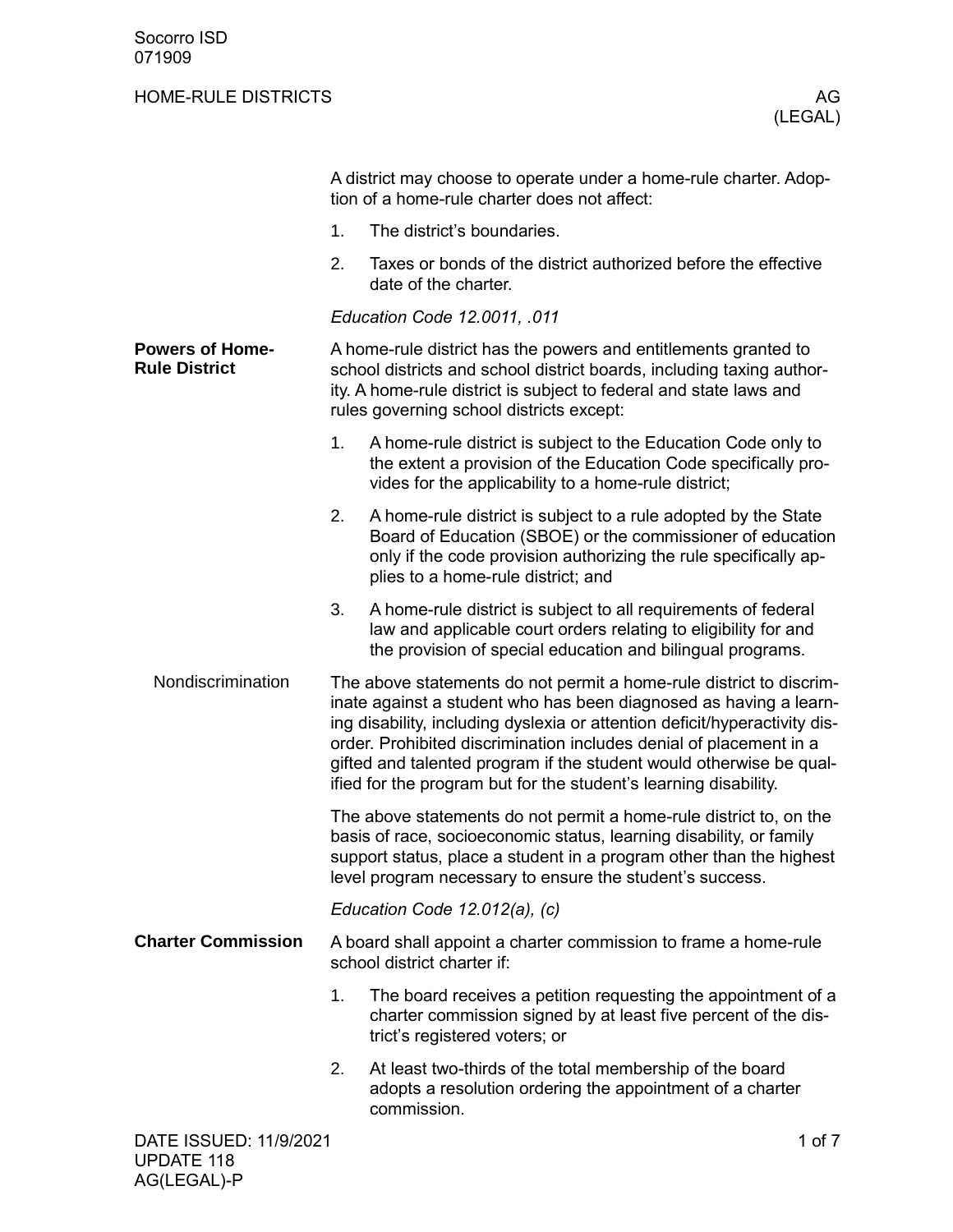|                         | The board must appoint the commission by the 30th day after re-<br>ceipt of the petition or adoption of the resolution.                                                                                                             |                                                                                                                                                                                                         |                                                                                                                                                                                                                                                                                                                                                                                                                                                                                                                                             |  |  |  |
|-------------------------|-------------------------------------------------------------------------------------------------------------------------------------------------------------------------------------------------------------------------------------|---------------------------------------------------------------------------------------------------------------------------------------------------------------------------------------------------------|---------------------------------------------------------------------------------------------------------------------------------------------------------------------------------------------------------------------------------------------------------------------------------------------------------------------------------------------------------------------------------------------------------------------------------------------------------------------------------------------------------------------------------------------|--|--|--|
|                         | The commission must complete the proposed charter not later than<br>the first anniversary of the date of the commission's appointment.<br>After that date, the commission expires and the appointment of the<br>commission is void. |                                                                                                                                                                                                         |                                                                                                                                                                                                                                                                                                                                                                                                                                                                                                                                             |  |  |  |
|                         |                                                                                                                                                                                                                                     |                                                                                                                                                                                                         | Education Code 12.014, .015(a), (c)                                                                                                                                                                                                                                                                                                                                                                                                                                                                                                         |  |  |  |
| Membership              |                                                                                                                                                                                                                                     |                                                                                                                                                                                                         | The charter commission shall consist of 15 district residents. The<br>membership must reflect the racial, ethnic, socioeconomic, and ge-<br>ographic diversity of a district. A majority of the commission mem-<br>bers must be parents of school-age children attending public<br>school. At least 25 percent of the commission must be classroom<br>teachers selected by representatives of the professional staff as<br>provided by the planning process under Education Code 11.251(e).<br>[See BQ series] Education Code 12.015(a)-(b) |  |  |  |
| Governmental Body       | The charter commission is considered a governmental body for<br>purposes of Government Code Chapters 551 (Open Meetings Act)<br>and 552 (Public Information Act). Education Code 12.015(d)                                          |                                                                                                                                                                                                         |                                                                                                                                                                                                                                                                                                                                                                                                                                                                                                                                             |  |  |  |
| <b>Content of Home-</b> |                                                                                                                                                                                                                                     | The home-rule charter must:                                                                                                                                                                             |                                                                                                                                                                                                                                                                                                                                                                                                                                                                                                                                             |  |  |  |
| <b>Rule Charter</b>     | 1.                                                                                                                                                                                                                                  |                                                                                                                                                                                                         | Describe the educational program to be offered.                                                                                                                                                                                                                                                                                                                                                                                                                                                                                             |  |  |  |
|                         | 2.                                                                                                                                                                                                                                  |                                                                                                                                                                                                         | Provide that continuation of the charter is contingent on:                                                                                                                                                                                                                                                                                                                                                                                                                                                                                  |  |  |  |
|                         |                                                                                                                                                                                                                                     | a.                                                                                                                                                                                                      | Acceptable student performance on assessment instru-<br>ments.                                                                                                                                                                                                                                                                                                                                                                                                                                                                              |  |  |  |
|                         |                                                                                                                                                                                                                                     | b.                                                                                                                                                                                                      | Compliance with other applicable accountability provi-<br>sions.                                                                                                                                                                                                                                                                                                                                                                                                                                                                            |  |  |  |
|                         | 3.                                                                                                                                                                                                                                  |                                                                                                                                                                                                         | Specify any basis, in addition to a basis specified at Educa-<br>tion Code Chapter 11, Subchapter B, on which the charter<br>may be placed on probation or revoked.                                                                                                                                                                                                                                                                                                                                                                         |  |  |  |
|                         | 4.                                                                                                                                                                                                                                  | Describe the governing structure of the district and campuses.                                                                                                                                          |                                                                                                                                                                                                                                                                                                                                                                                                                                                                                                                                             |  |  |  |
|                         | 5.                                                                                                                                                                                                                                  | Specify any procedure or requirement, in addition to those at<br>Education Code Chapter 38 [see FF series], the district will<br>follow to ensure the health and safety of students and em-<br>ployees. |                                                                                                                                                                                                                                                                                                                                                                                                                                                                                                                                             |  |  |  |
|                         | 6.                                                                                                                                                                                                                                  |                                                                                                                                                                                                         | Describe the process by which the district will adopt an an-<br>nual budget, including the use of program-weight funds.                                                                                                                                                                                                                                                                                                                                                                                                                     |  |  |  |
|                         | 7.                                                                                                                                                                                                                                  |                                                                                                                                                                                                         | Describe how the annual audit of the district's financial and<br>programmatic operations will be conducted, including how the<br>district will provide the necessary information to participate in                                                                                                                                                                                                                                                                                                                                          |  |  |  |
| DATE ISSUED: 11/9/2021  |                                                                                                                                                                                                                                     |                                                                                                                                                                                                         | 2 of 7                                                                                                                                                                                                                                                                                                                                                                                                                                                                                                                                      |  |  |  |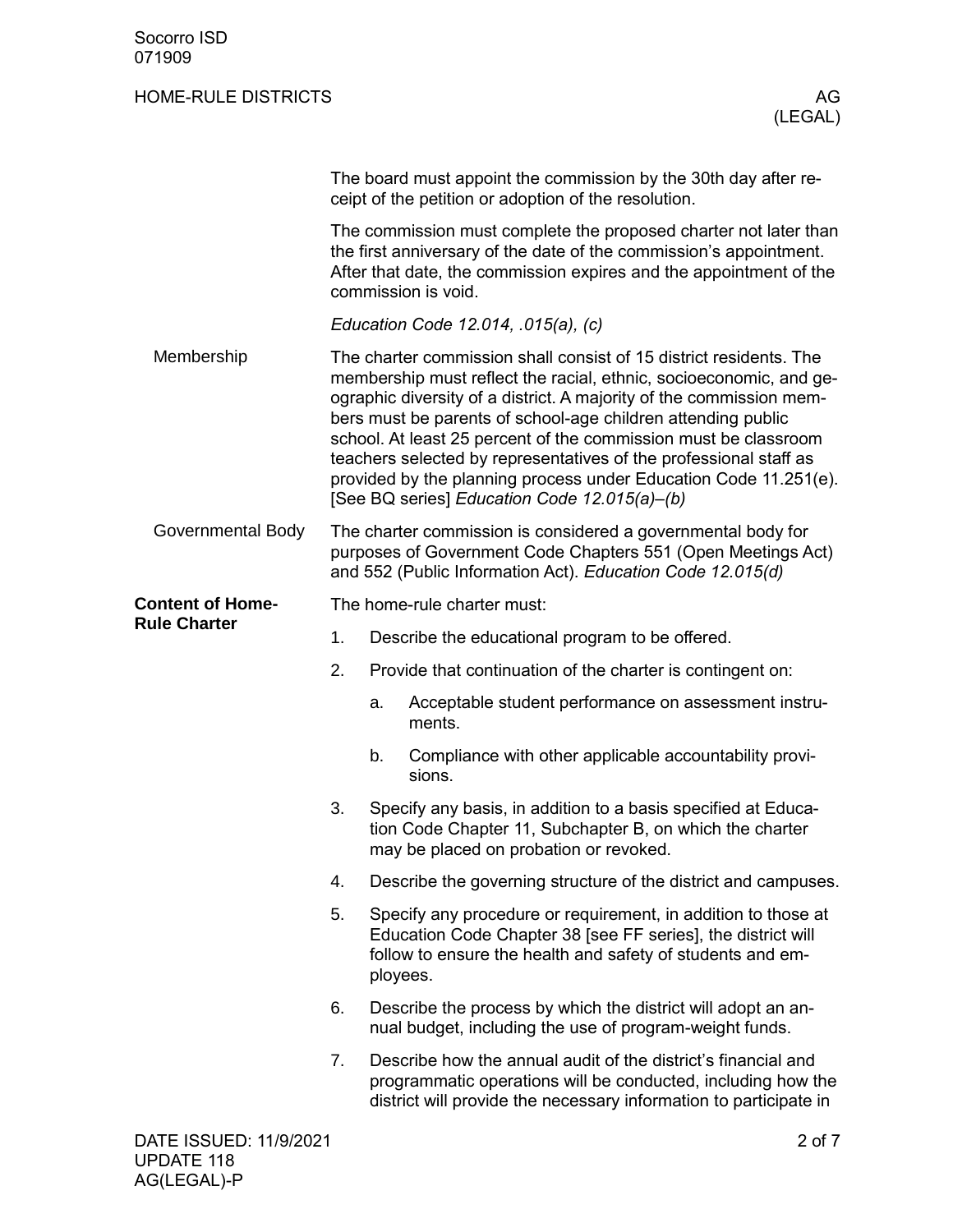|                                                                |                                                                                                                                                                           | the Public Education Information Management System<br>(PEIMS).                                                                                                                                                                                                                                                                                                                                                                                                                                                            |  |  |
|----------------------------------------------------------------|---------------------------------------------------------------------------------------------------------------------------------------------------------------------------|---------------------------------------------------------------------------------------------------------------------------------------------------------------------------------------------------------------------------------------------------------------------------------------------------------------------------------------------------------------------------------------------------------------------------------------------------------------------------------------------------------------------------|--|--|
|                                                                | 8.                                                                                                                                                                        | Include any other provision the charter commission considers<br>necessary.                                                                                                                                                                                                                                                                                                                                                                                                                                                |  |  |
|                                                                |                                                                                                                                                                           | Education Code 12.016                                                                                                                                                                                                                                                                                                                                                                                                                                                                                                     |  |  |
| <b>Review by</b><br><b>Commissioner of</b><br><b>Education</b> |                                                                                                                                                                           | The charter commission shall submit the proposed charter to the<br>commissioner of education. The commissioner shall review the<br>charter for compliance with applicable laws and recommend any<br>necessary modifications. If the commissioner does not act within<br>30 days after the date the commissioner receives the proposed<br>charter, the charter is approved. Education Code 12.018                                                                                                                          |  |  |
| <b>Charter Elections</b>                                       |                                                                                                                                                                           | As soon as practicable after the commissioner approves the char-<br>ter, a board shall order an election on the proposed charter. The<br>election shall be held on the first uniform election date that occurs<br>at least 45 days after the date the board orders the election.                                                                                                                                                                                                                                          |  |  |
|                                                                |                                                                                                                                                                           | At least three copies of the proposed charter must be available in<br>the office at each school campus and at the district's central admin-<br>istrative office between the date of the election order and election<br>day. Notice of the election must include a statement of where and<br>how copies may be obtained or viewed. A summary of the pro-<br>posed charter shall be attached to each copy. The summary shall<br>also be made available to district employees, parents, community<br>members, and the media. |  |  |
|                                                                |                                                                                                                                                                           | The ballot shall be written to permit voting for or against the propo-<br>sition: "Whether the (name of district) shall be governed under the<br>home-rule district charter, which is proposed by a charter commis-<br>sion appointed by the board and under which only certain laws and<br>rules apply to the district."                                                                                                                                                                                                 |  |  |
|                                                                |                                                                                                                                                                           | Education Code 12.019                                                                                                                                                                                                                                                                                                                                                                                                                                                                                                     |  |  |
| Minimum Voter<br>Turnout                                       | An election on the adoption of a proposed home-rule charter has<br>no effect unless at least 25 percent of the registered voters of the<br>district vote in the election. |                                                                                                                                                                                                                                                                                                                                                                                                                                                                                                                           |  |  |
|                                                                |                                                                                                                                                                           | If the required number of voters does not vote in the election, the<br>board shall order another election to be held on the first uniform<br>election date:                                                                                                                                                                                                                                                                                                                                                               |  |  |
|                                                                | 1.                                                                                                                                                                        | That occurs at least 45 days after the election is ordered, and                                                                                                                                                                                                                                                                                                                                                                                                                                                           |  |  |
|                                                                | 2.                                                                                                                                                                        | On which one or more elections are to be held, the combina-<br>tion of which covers all the territory of the district.                                                                                                                                                                                                                                                                                                                                                                                                    |  |  |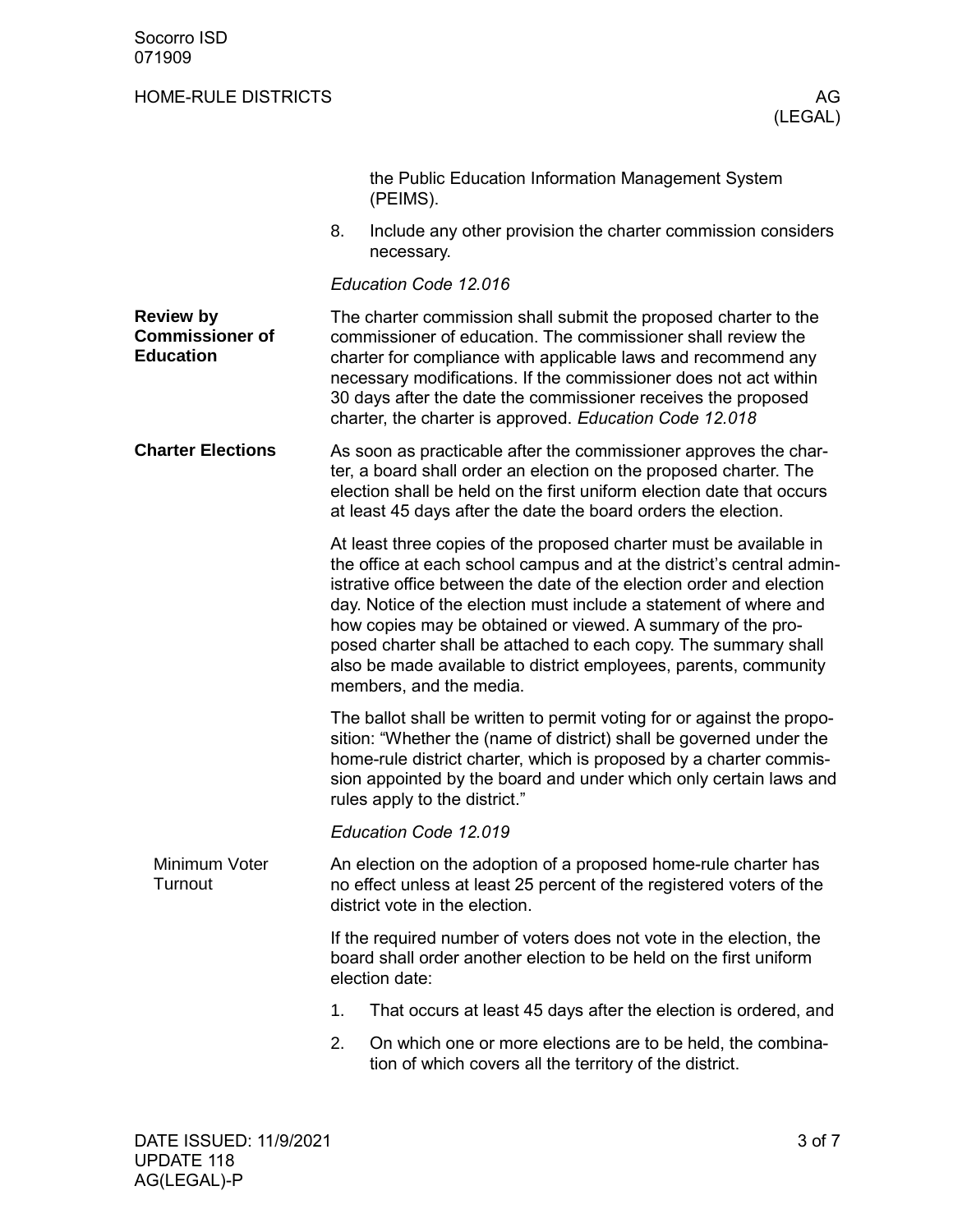|                                            | If the required number of voters does not vote in the election, a<br>board may continue to order elections until the required minimum<br>is achieved.                                                                                                                                                                                                                                                                                                                                                                                 |  |  |  |  |
|--------------------------------------------|---------------------------------------------------------------------------------------------------------------------------------------------------------------------------------------------------------------------------------------------------------------------------------------------------------------------------------------------------------------------------------------------------------------------------------------------------------------------------------------------------------------------------------------|--|--|--|--|
|                                            | Education Code 12.022                                                                                                                                                                                                                                                                                                                                                                                                                                                                                                                 |  |  |  |  |
| <b>Charter</b><br><b>Amendments</b>        | A home-rule charter may be amended pursuant to Education Code<br>12.020 and .022(b).                                                                                                                                                                                                                                                                                                                                                                                                                                                  |  |  |  |  |
| <b>Adoption of Charter</b><br>or Amendment | Subject to Education Code 12.022 (minimum voter turnout), the<br>proposed charter or amendment is adopted if approved by a major-<br>ity of the qualified voters of the district voting in the election. The<br>charter or amendment shall specify an effective date and takes ef-<br>fect according to its terms when the board enters an order declar-<br>ing the charter or amendment adopted. The board shall enter the<br>order not later than the tenth day after the date the canvass of the<br>election returns is completed. |  |  |  |  |
|                                            | As soon as practicable after a district adopts the charter or amend-<br>ment, the board shall notify the commissioner of the outcome of<br>the election.                                                                                                                                                                                                                                                                                                                                                                              |  |  |  |  |
|                                            | Education Code 12.021                                                                                                                                                                                                                                                                                                                                                                                                                                                                                                                 |  |  |  |  |
| <b>Certification of</b><br><b>Charter</b>  | As soon as practicable after the charter or amendment is adopted,<br>the board president shall certify to the secretary of state a copy of<br>the charter or amendment showing voter approval. The secretary<br>of state shall file and record the certification. A recorded charter or<br>amendment is a public act. A court shall take judicial notice of a<br>recorded charter or amendment and proof is not required of its pro-<br>visions. Education Code 12.023, .024                                                          |  |  |  |  |
| Governance of<br><b>Home-Rule District</b> | A home-rule district may adopt and operate under any governing<br>structure. The home-rule district may create offices, determine the<br>time and method for selecting officers, and prescribe the qualifica-<br>tions and duties of officers. The term of any officer shall be three or<br>four years, as determined under Education Code 11.059. Educa-<br>tion Code 12.025                                                                                                                                                         |  |  |  |  |
| Change in<br>Governing Body                | If the adoption, amendment, or revocation of a home-rule school<br>district charter changes the structure of the board, the members<br>serving on the date the adoption, amendment, or revocation takes<br>effect shall continue in office until their successors have been cho-<br>sen and have qualified for office. Education Code 12.026                                                                                                                                                                                          |  |  |  |  |
| <b>Requirements Under</b>                  | A home-rule district is subject to:                                                                                                                                                                                                                                                                                                                                                                                                                                                                                                   |  |  |  |  |
| <b>Education Code</b>                      | 1.<br>Provisions of the Education Code establishing a criminal of-<br>fense.                                                                                                                                                                                                                                                                                                                                                                                                                                                          |  |  |  |  |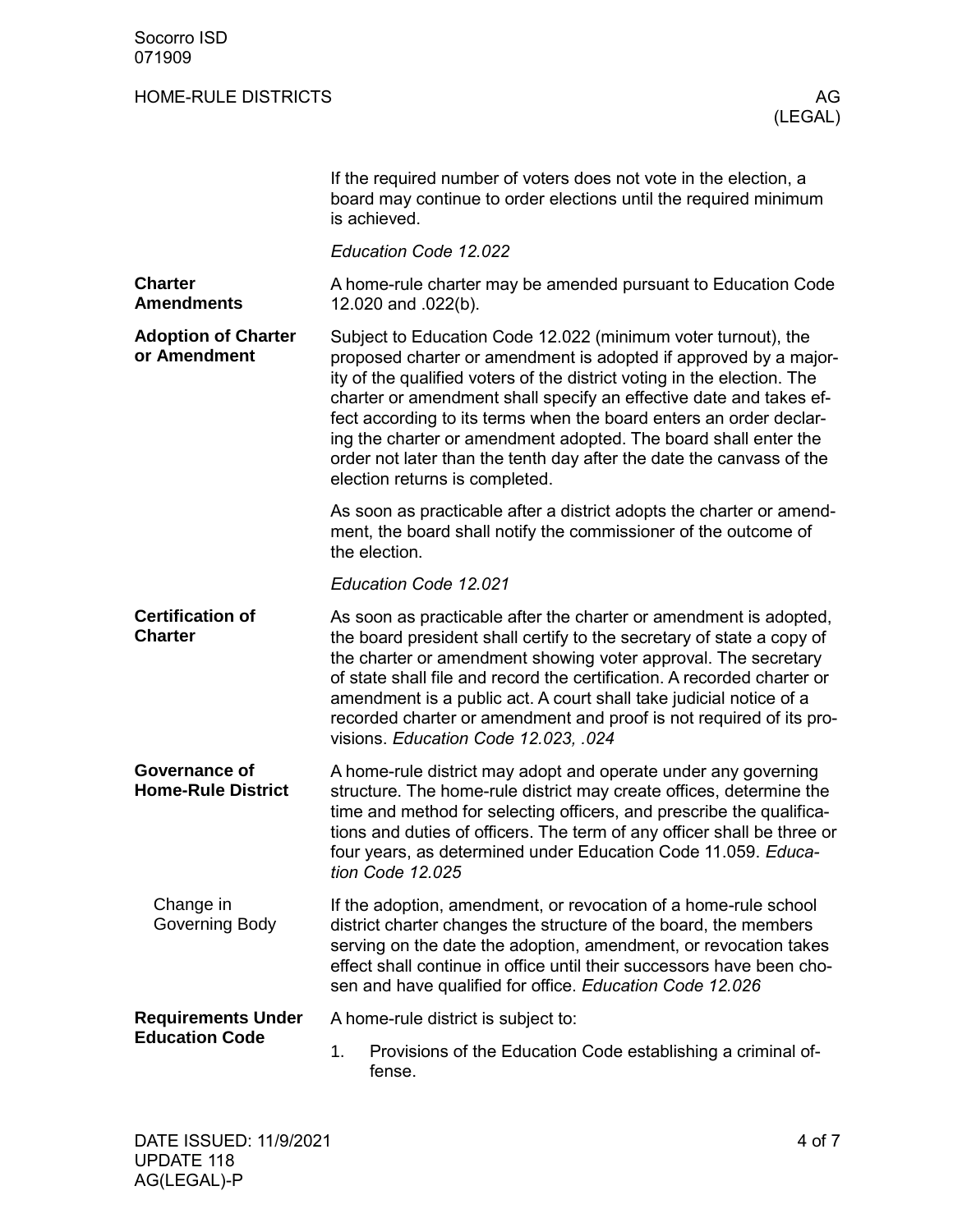- 2. Provisions of the Education Code relating to limitations on liability.
- 3. Prohibitions, restrictions, or requirements relating to:
	- a. PEIMS, as determined by the commissioner.
	- b. Educator certification under Education Code Chapter 21 and educator rights under Education Code 21.407, .408, and 22.001. [See CFEA, DGA]
	- c. Criminal history records under Education Code Chapter 22, Subchapter C. [See DBAA]
	- d. Student admissions under Education Code 25.001. [See FD]
	- e. School attendance under Education Code 25.085–.087. [See FEA]
	- f. Interdistrict transfers under Education Code Chapter 25, Subchapter B. [See FDA]
	- g. Elementary class-size limits, in the case of any campus that fails to satisfy any standard under Education Code 39.054(e). [See EEB]
	- h. High school graduation under Education Code 28.025. [See EIF]
	- i. Special education programs under Education Code Chapter 29, Subchapter A. [See EHBA series]
	- j. Bilingual education under Education Code Chapter 29, Subchapter B. [See EHBE]
	- k. Prekindergarten programs under Education Code Chapter 29, Subchapter E. [See EEL, EHBG]
	- l. Safety provisions relating to the transportation of students under Education Code 34.002–.004 and .008. [See CNA, CNB, CNC]
	- m. Computation and distribution of state aid under Education Code Chapters 31, 43, and 48.
	- n. Extracurricular activities under Education Code 33.081. [See FM]
	- o. Health and safety under Education Code Chapter 38. [See FF series]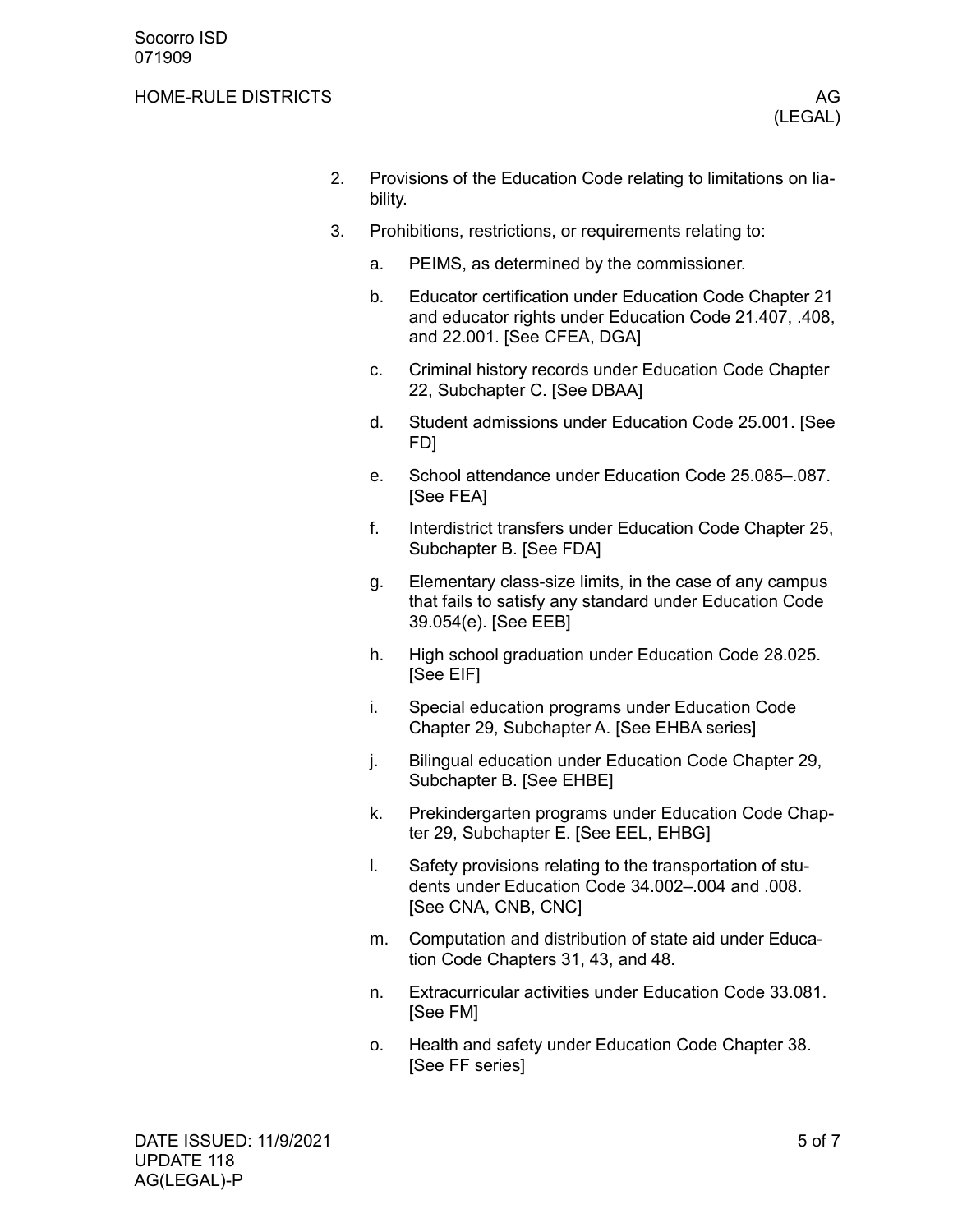|                                                                                            |                                                                                                                                                                                                                                                                                                                  | p.                            | The provisions of Education Code Chapter 39, Subchap-<br>ter A. [See AIC]                                                                                                                                                                    |  |  |  |
|--------------------------------------------------------------------------------------------|------------------------------------------------------------------------------------------------------------------------------------------------------------------------------------------------------------------------------------------------------------------------------------------------------------------|-------------------------------|----------------------------------------------------------------------------------------------------------------------------------------------------------------------------------------------------------------------------------------------|--|--|--|
|                                                                                            |                                                                                                                                                                                                                                                                                                                  | q.                            | Public school accountability and special investigations<br>under Education Code Chapter 39, Subchapters A, B, C,<br>D, and J, and Chapter 39A. [See AI series]                                                                               |  |  |  |
|                                                                                            |                                                                                                                                                                                                                                                                                                                  | r.                            | Options for local revenue levels in excess of entitlement<br>under Education Code Chapter 49.                                                                                                                                                |  |  |  |
|                                                                                            |                                                                                                                                                                                                                                                                                                                  | S.                            | Bonds or other obligations or tax rates under Education<br>Code Chapters 43, 45, and 48.                                                                                                                                                     |  |  |  |
|                                                                                            |                                                                                                                                                                                                                                                                                                                  | t.                            | Purchasing under Education Code Chapter 44. [See CH]                                                                                                                                                                                         |  |  |  |
|                                                                                            |                                                                                                                                                                                                                                                                                                                  | u.                            | Parental options to retain a student under Education<br>Code 28.02124. [See EIE]                                                                                                                                                             |  |  |  |
|                                                                                            |                                                                                                                                                                                                                                                                                                                  |                               | Education Code 12.013(b)                                                                                                                                                                                                                     |  |  |  |
| <b>Employees of Home-</b><br><b>Rule Districts</b>                                         |                                                                                                                                                                                                                                                                                                                  |                               | An employee who qualifies for membership in the Teacher Retire-<br>ment System shall be covered in the same manner and to the<br>same extent as a qualified employee employed by an independent<br>school district. Education Code 12.012(b) |  |  |  |
| <b>Rescission of</b><br><b>Charter</b>                                                     |                                                                                                                                                                                                                                                                                                                  |                               | A board shall order an election on the question of rescinding the<br>home-rule school district charter if:                                                                                                                                   |  |  |  |
|                                                                                            | 1.                                                                                                                                                                                                                                                                                                               |                               | The board receives a petition requesting a rescission election<br>signed by at least five percent of the registered voters of the<br>district; or                                                                                            |  |  |  |
|                                                                                            | 2.                                                                                                                                                                                                                                                                                                               |                               | At least two-thirds of the board adopts a resolution ordering<br>the election.                                                                                                                                                               |  |  |  |
|                                                                                            |                                                                                                                                                                                                                                                                                                                  |                               | Rescission of a home-rule charter does not affect:                                                                                                                                                                                           |  |  |  |
|                                                                                            | 1.                                                                                                                                                                                                                                                                                                               |                               | District boundaries.                                                                                                                                                                                                                         |  |  |  |
|                                                                                            | 2.                                                                                                                                                                                                                                                                                                               |                               | Taxes or bonds of the district authorized before the effective<br>date of the rescission.                                                                                                                                                    |  |  |  |
|                                                                                            |                                                                                                                                                                                                                                                                                                                  | Education Code 12.030(b), (h) |                                                                                                                                                                                                                                              |  |  |  |
| <b>Probation or</b><br><b>Revocation of</b><br><b>Charter</b><br><b>Material Violation</b> | The SBOE may place a home-rule charter on probation or revoke<br>the charter. Education Code 12.027, .028; 19 TAC 100.201                                                                                                                                                                                        |                               |                                                                                                                                                                                                                                              |  |  |  |
|                                                                                            | A home-rule district commits a material violation of the district's<br>charter if the district fails to comply with the duty to discharge or re-<br>fuse to hire certain employees or applicants for employment under<br>Education Code 22.085 or Education Code 22.092. Education<br>Code 12.0271(a) [See DBAA] |                               |                                                                                                                                                                                                                                              |  |  |  |